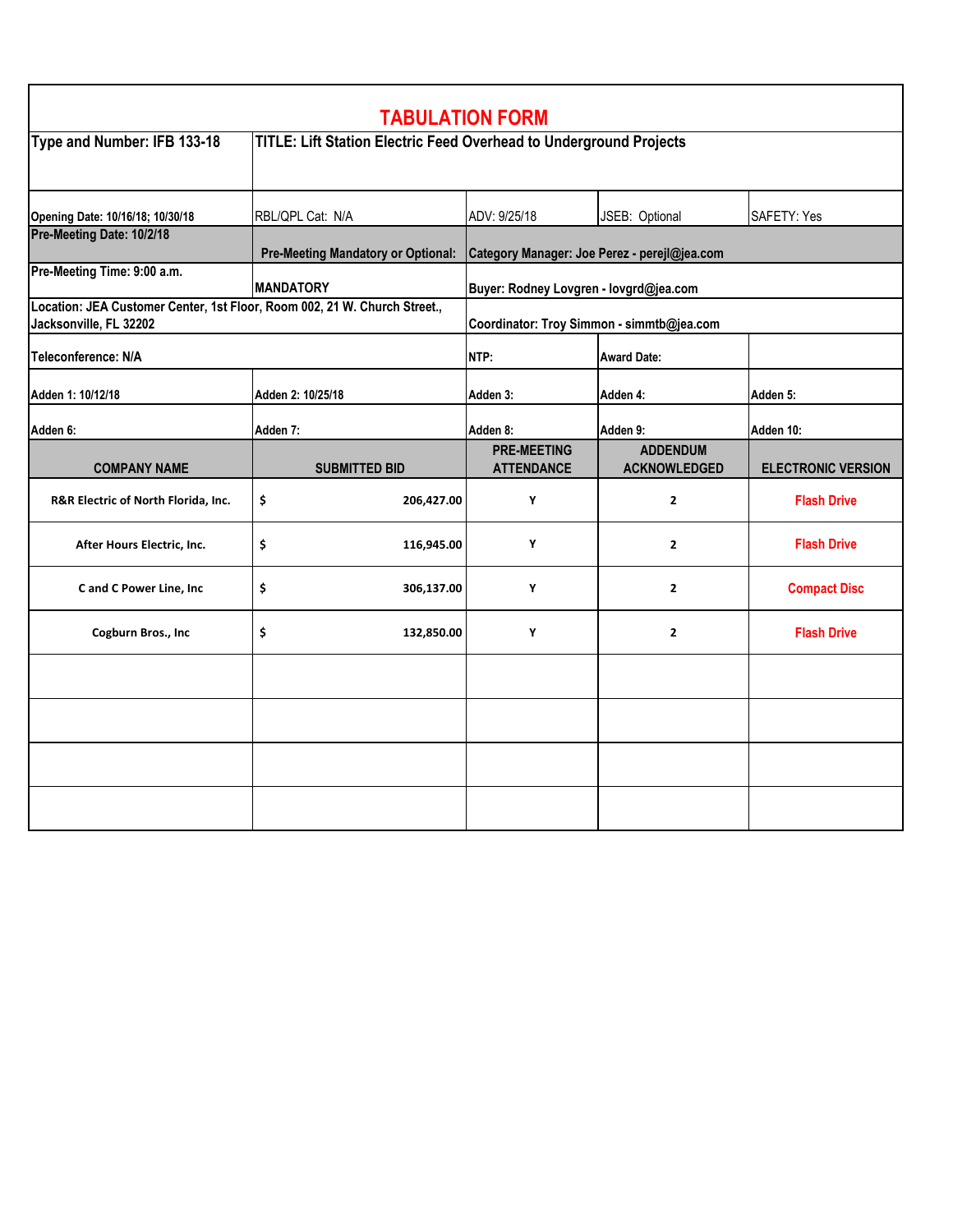| <b>TABULATION FORM</b>                                                                                                   |                                                                                     |                                         |                                        |                           |  |  |  |  |
|--------------------------------------------------------------------------------------------------------------------------|-------------------------------------------------------------------------------------|-----------------------------------------|----------------------------------------|---------------------------|--|--|--|--|
| Type and Number: ITN 150-18                                                                                              | TITLE: JEA Global Positioning System and Telematics with Mobile Hot Spot Capability |                                         |                                        |                           |  |  |  |  |
| <b>Opening Date: 10/30/2018</b>                                                                                          | RBL/QPL Cat: N/A                                                                    | ADV: 08/24/2018                         | JSEB: N/A                              | SAFETY: N/A               |  |  |  |  |
| Pre-Meeting Date: 09/28/18                                                                                               | <b>Pre-Meeting Mandatory or Optional:</b>                                           | <b>Category Manager: Kenny Pearson</b>  |                                        |                           |  |  |  |  |
| Pre-Meeting Time: 10:00 AM EDT                                                                                           | Optional                                                                            | <b>Buyer: Colin Roddy</b>               |                                        |                           |  |  |  |  |
| Pre-Meeting Location: JEA Bid Office, Customer Center 1st Floor,<br>Room 002 21 W. Church Street, Jacksonville, FL 32202 |                                                                                     | <b>Coordinator: N/A</b>                 |                                        |                           |  |  |  |  |
| Teleconference: 1-888-714-6484; Passcode: 817050                                                                         |                                                                                     | <b>Award Date:</b><br>NTP:              |                                        |                           |  |  |  |  |
| Adden 1: 9/24/2018                                                                                                       | Adden 2: 10/16/2018                                                                 | Adden 3:                                | Adden 4:                               | Adden 5:                  |  |  |  |  |
| Adden 6:                                                                                                                 | Adden 7:                                                                            | Adden 8:                                | Adden 9:                               | Adden 10:                 |  |  |  |  |
| <b>COMPANY NAME</b>                                                                                                      | <b>SUBMITTED BID</b>                                                                | <b>PRE-MEETING</b><br><b>ATTENDANCE</b> | <b>ADDENDUM</b><br><b>ACKNOWLEDGED</b> | <b>ELECTRONIC VERSION</b> |  |  |  |  |
| <b>MarshallGIS</b>                                                                                                       | <b>Received</b>                                                                     | N/A                                     | $\overline{2}$                         | <b>Compact Disc</b>       |  |  |  |  |
| <b>Synovia Solutions, LLC</b>                                                                                            | <b>Received</b>                                                                     | N/A                                     | $\overline{2}$                         | <b>Flash Drive</b>        |  |  |  |  |
| <b>USAT CORP.</b>                                                                                                        | <b>Received</b>                                                                     | N/A                                     | $\overline{2}$                         | <b>Flash Drive</b>        |  |  |  |  |
|                                                                                                                          |                                                                                     |                                         |                                        |                           |  |  |  |  |
|                                                                                                                          |                                                                                     |                                         |                                        |                           |  |  |  |  |
|                                                                                                                          |                                                                                     |                                         |                                        |                           |  |  |  |  |
|                                                                                                                          |                                                                                     |                                         |                                        |                           |  |  |  |  |
|                                                                                                                          |                                                                                     |                                         |                                        |                           |  |  |  |  |
|                                                                                                                          |                                                                                     |                                         |                                        |                           |  |  |  |  |
|                                                                                                                          |                                                                                     |                                         |                                        |                           |  |  |  |  |
|                                                                                                                          |                                                                                     |                                         |                                        |                           |  |  |  |  |
|                                                                                                                          |                                                                                     |                                         |                                        |                           |  |  |  |  |
|                                                                                                                          |                                                                                     |                                         |                                        |                           |  |  |  |  |
|                                                                                                                          |                                                                                     |                                         |                                        |                           |  |  |  |  |
|                                                                                                                          |                                                                                     |                                         |                                        |                           |  |  |  |  |
|                                                                                                                          |                                                                                     |                                         |                                        |                           |  |  |  |  |
|                                                                                                                          |                                                                                     |                                         |                                        |                           |  |  |  |  |
|                                                                                                                          |                                                                                     |                                         |                                        |                           |  |  |  |  |
|                                                                                                                          |                                                                                     |                                         |                                        |                           |  |  |  |  |
|                                                                                                                          |                                                                                     |                                         |                                        |                           |  |  |  |  |
|                                                                                                                          |                                                                                     |                                         |                                        |                           |  |  |  |  |
|                                                                                                                          |                                                                                     |                                         |                                        |                           |  |  |  |  |